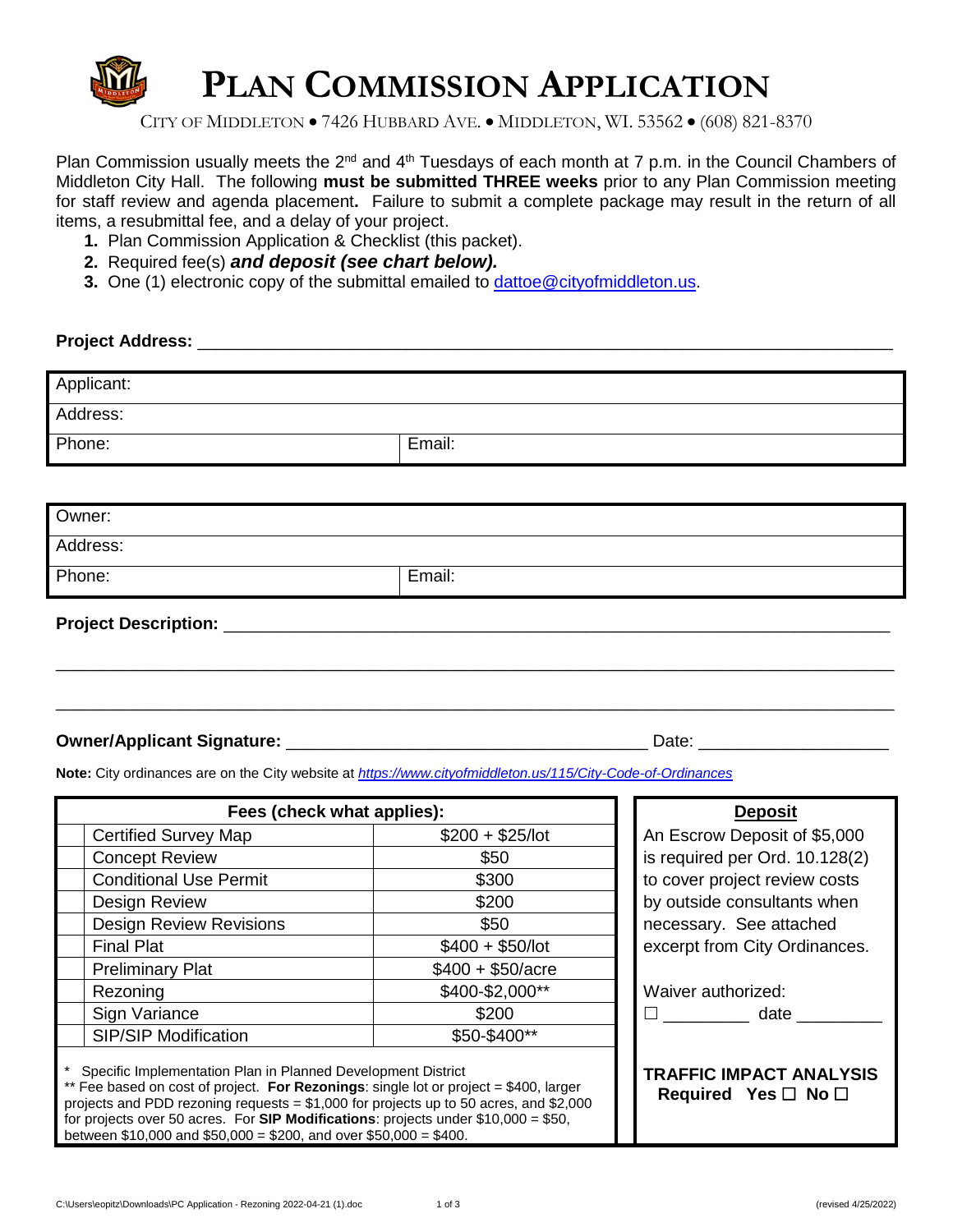## **CITY OF MIDDLETON ESCROW DEPOSIT**

Section 10.128 of the City of Middleton Code of Ordinances is hereby created to read as follows:

#### 10.128 **FEES AND DEPOSITS.**

(2) **Escrow Deposits.** (a) In addition to the fees specified in sub (1), applicants for all **Rezonings, Conditional Use Permits, Design Review and Specific Implementation Plan Modifications** shall be responsible to pay the actual cost of review of the application by outside consultants hired by the City including but not limited to Attorneys, Engineers or Planners. Upon application, the applicant shall deposit \$5,000 to be held in escrow upon which the City shall draw to pay for said costs as they are incurred during the course of reviewing the application. Itemized statements reflecting the amounts drawn from the deposit shall be sent to the applicant each month. In the event that the escrow deposit has been drawn down to twenty-five percent (25%) of the required amount, the applicant shall replenish the escrow deposit to its original amount. If any funds remain in the escrow deposit following final determination of the application, such remaining funds shall be returned to the applicant within sixty (60) days of the determination together with an accounting of the deposits and draws on the escrow.

(b) Applicants may obtain a pre-application waiver of the required escrow deposit from the City Administrator if in the City Administrator's sole discretion he/she determines that no consultant review will be required. Said waiver shall not preclude the City Administrator from employing an outside consultant, charging the costs of any consultant review to the applicant or requiring an escrow deposit at any time after application.

Similar language pertaining to **Land Divisions** appears in Section 19.04(7)(c).

The above and foregoing ordinances were duly adopted by the Middleton Common Council at a regular meeting held on the  $3<sup>rd</sup>$  day of January, 2006.

**THIS DEPOSIT WILL BE DUE ONE WEEK PRIOR TO THE PLAN COMMISSION MEETING WHERE THIS ITEM WILL BE DISCUSSED, UNLESS THE DEPOSIT HAS BEEN WAIVED BY THE CITY ADMINISTRATOR OR HIS DESIGNEE. IF A WAIVER IS GRANTED, THE APPLICANT WILL BE NOTIFIED BEFORE THE SUBMITTAL DEADLINE.**

**FAILURE TO PAY THIS DEPOSIT MAY RESULT IN THE RETURN OF ALL ITEMS, A RESUBMITTAL FEE, AND A DELAY OF YOUR PROJECT.**